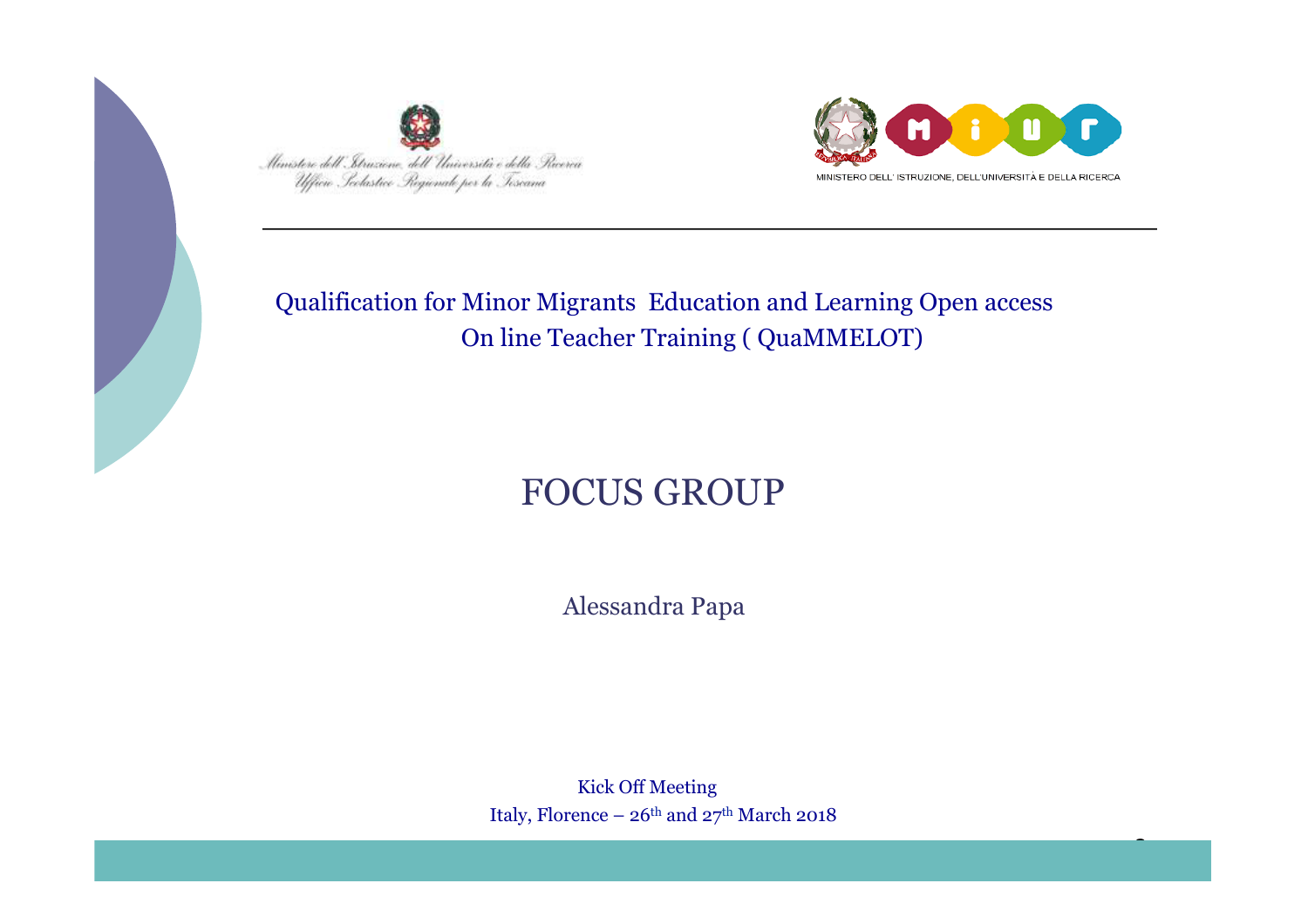



## Definition

-<br>י "The Focus Group is a qualitative data collection technique, used in social research, which is based on information emerging from a group discussion on a topic or topic that the researcher wants to investigate in depth"

Zaummer, 2003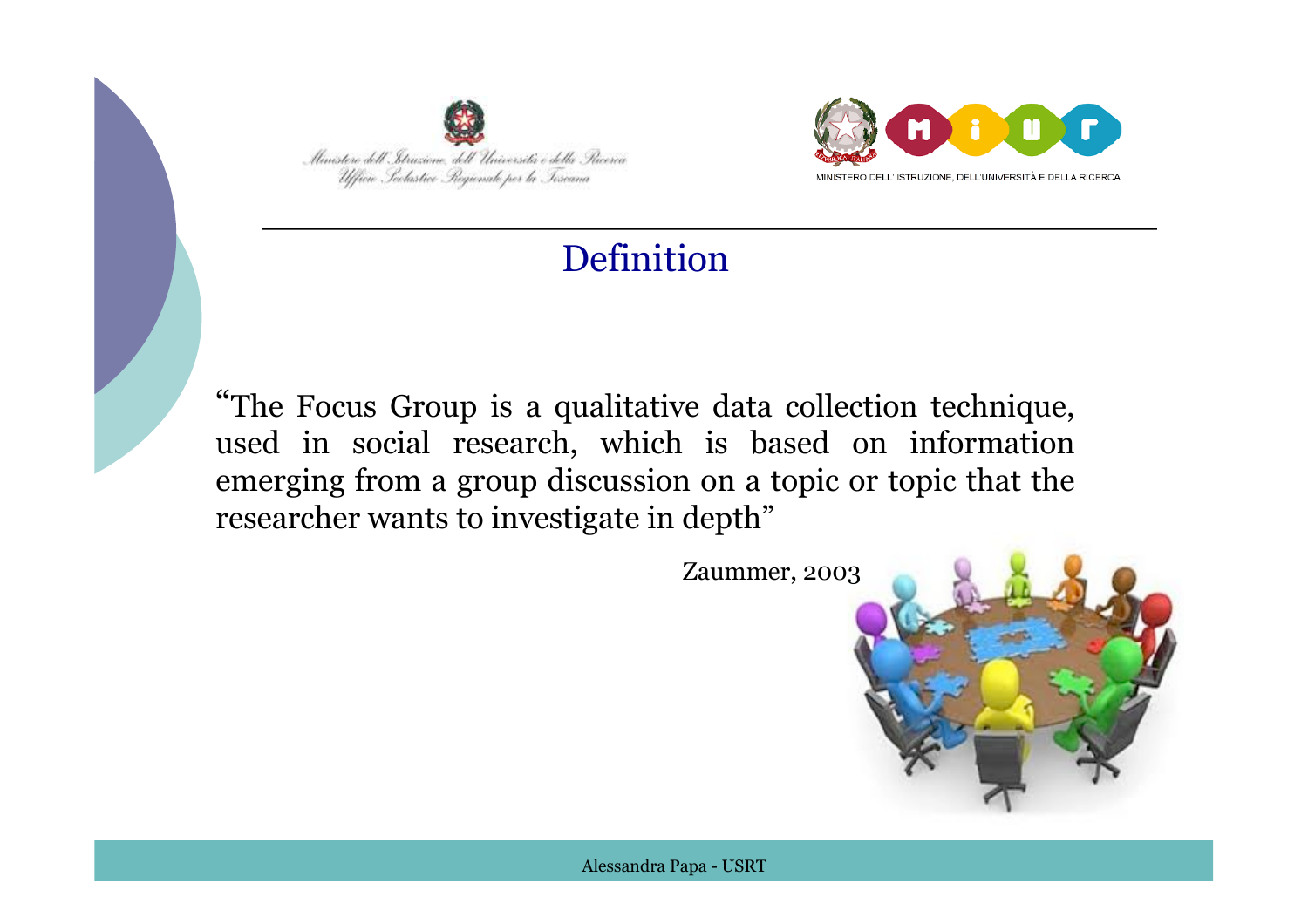



### Focus Group a qualitative researche method

The source of information is not the individual subject but a group of people.

The qualifying elements

 Interaction between a group of people Presence of one or more moderators Focus on a specific topic

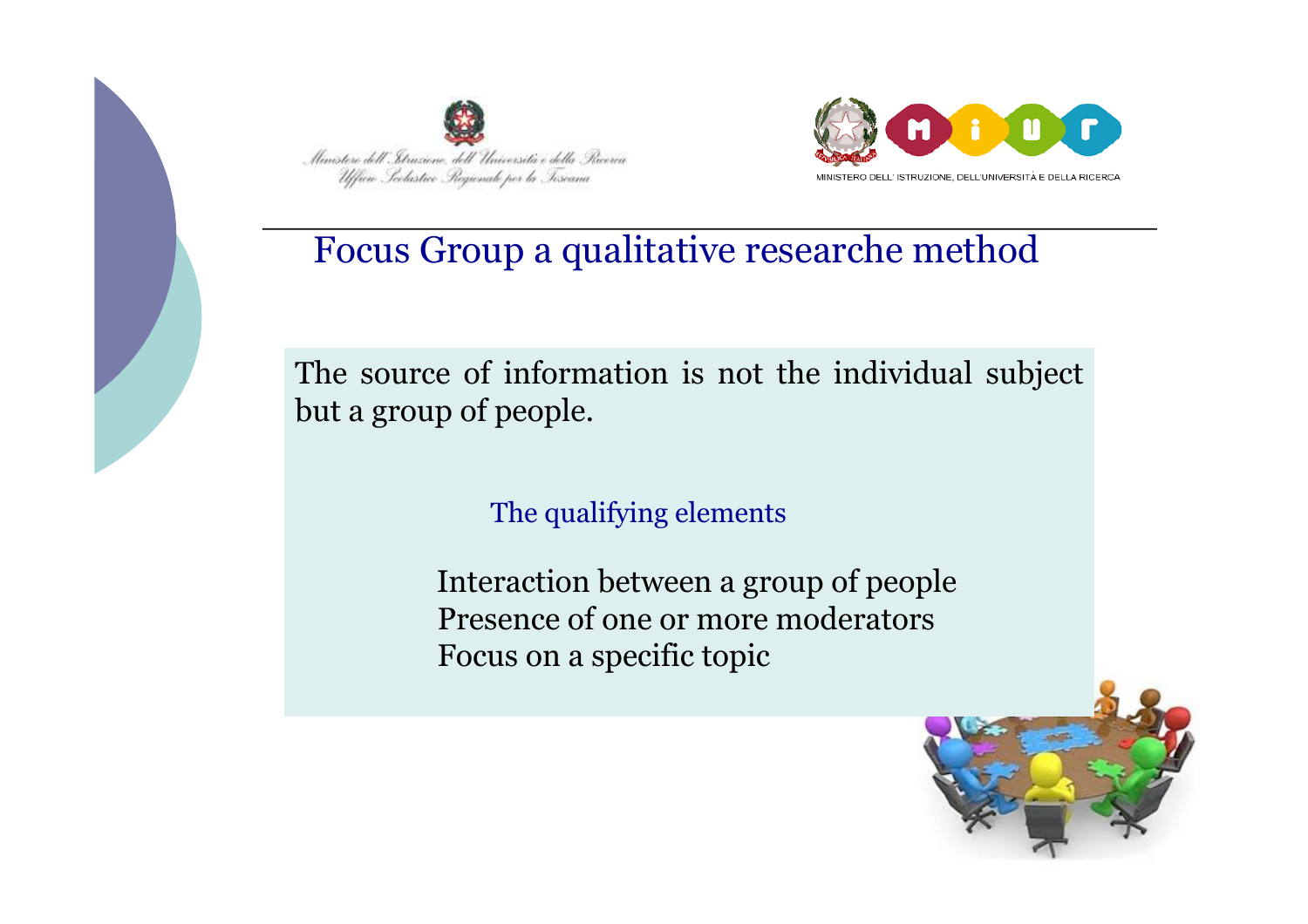



## Focus Group a research design

### Instrumental use in the initial phase of research

### Definition of the research design

 To bring out a series of hypotheses to be submitted for empirical verification To grasp concepts close to the life experience of the subjects

 To identify the range of possible opinions on the topic and the socio-cultural differences

 To take on language and patterns conceptualized by the the target

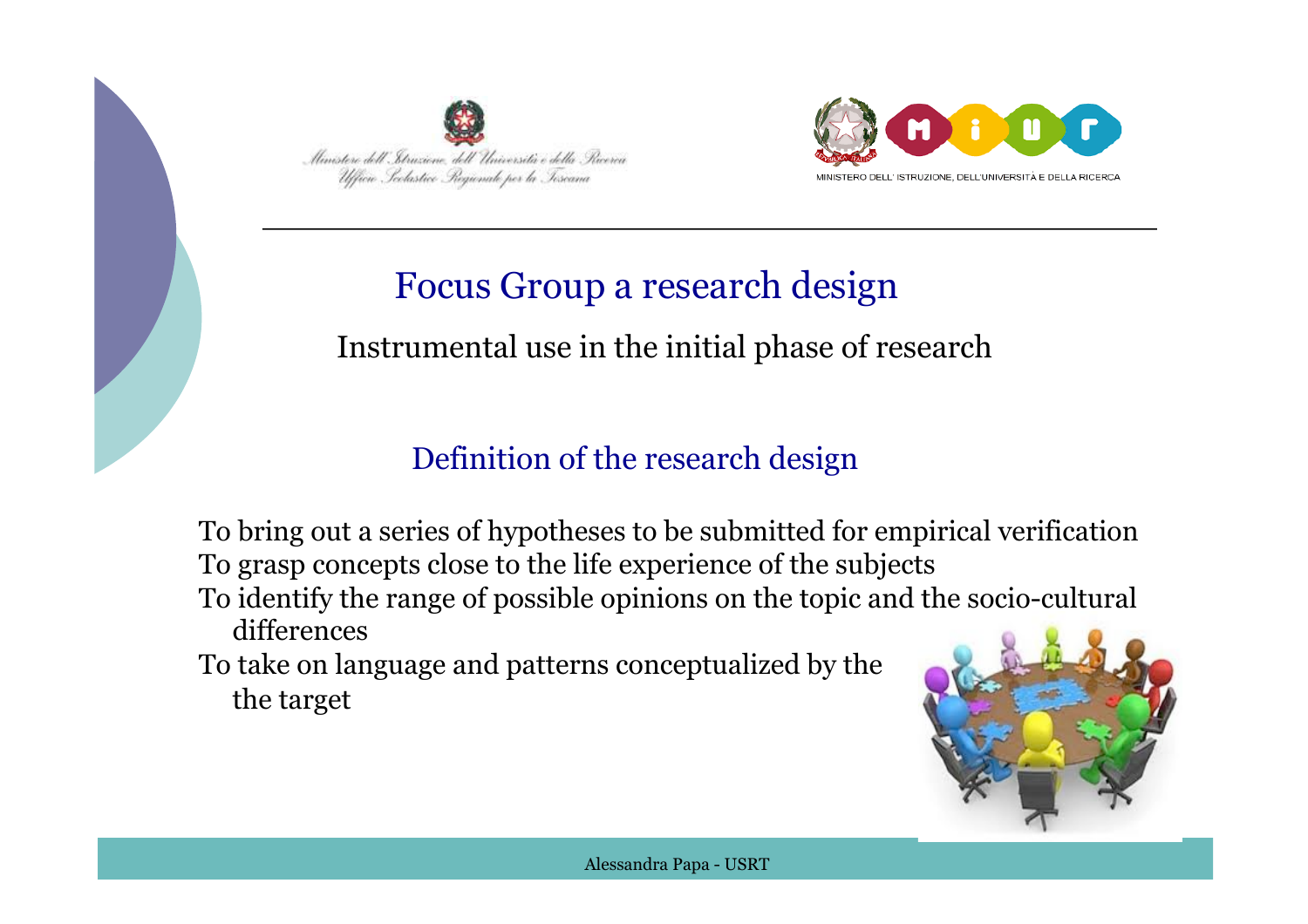



# Sampling in the focus groups

Quantity of the sample and groups

The number of championships is difficult to predetermine rigidly

 The research team decides what are the characteristics that participants must have.

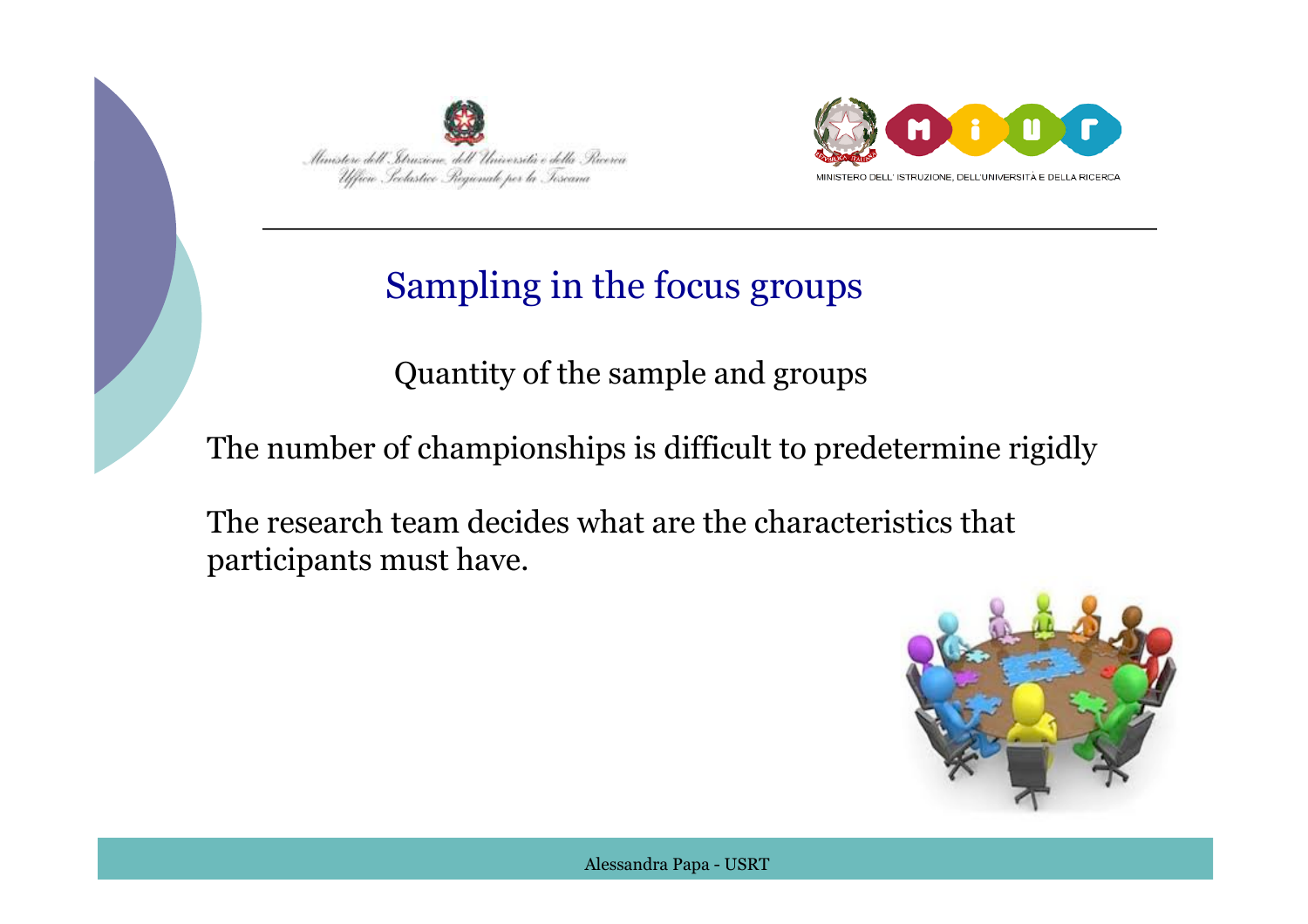



## The Focus group stages

HOW to utilize FG and WHAT to do with the data that they produce. This section present some useful guidelines to use for QuaMMELOt project

Focus Group can be executed in:

- 1. Planning
- 2. Conduct of the interviews
- 3. Analysis of the data



- The planning is critical for Focus Group success because, in this phase, the researcher considers the intent of the study and the users of the information, besides developing a plan that will guide the remainder of the research process, including the elaboration of the subjects and the participants' selections.
- The interview phase consists of the moderation of the meetings.
- After the sessions, in the analysis phase, the researcher take the transcripts of the meetings, evaluate them and articulate them in a report.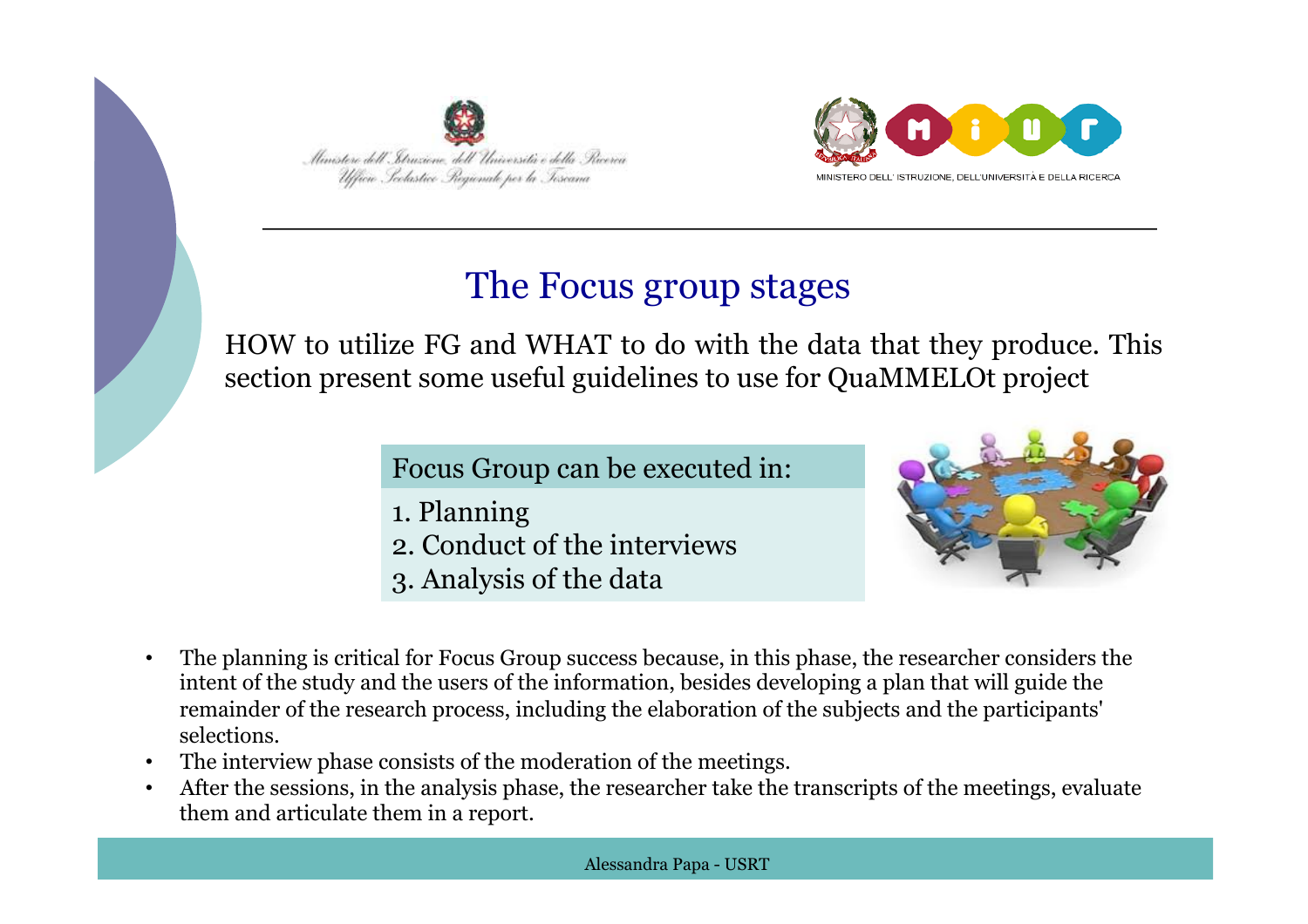



## Generale Objectives

The planning begins with reflecting on the purpose of the meetings. The researcher ponders such questions as ( Krueger, 1994):

Why should such a study be conducted?

 $\overline{1}$ What types of information will be produced?

What types of information are of particular importance?

How will this information be used?

The answers to these questions are then organized in a logical way

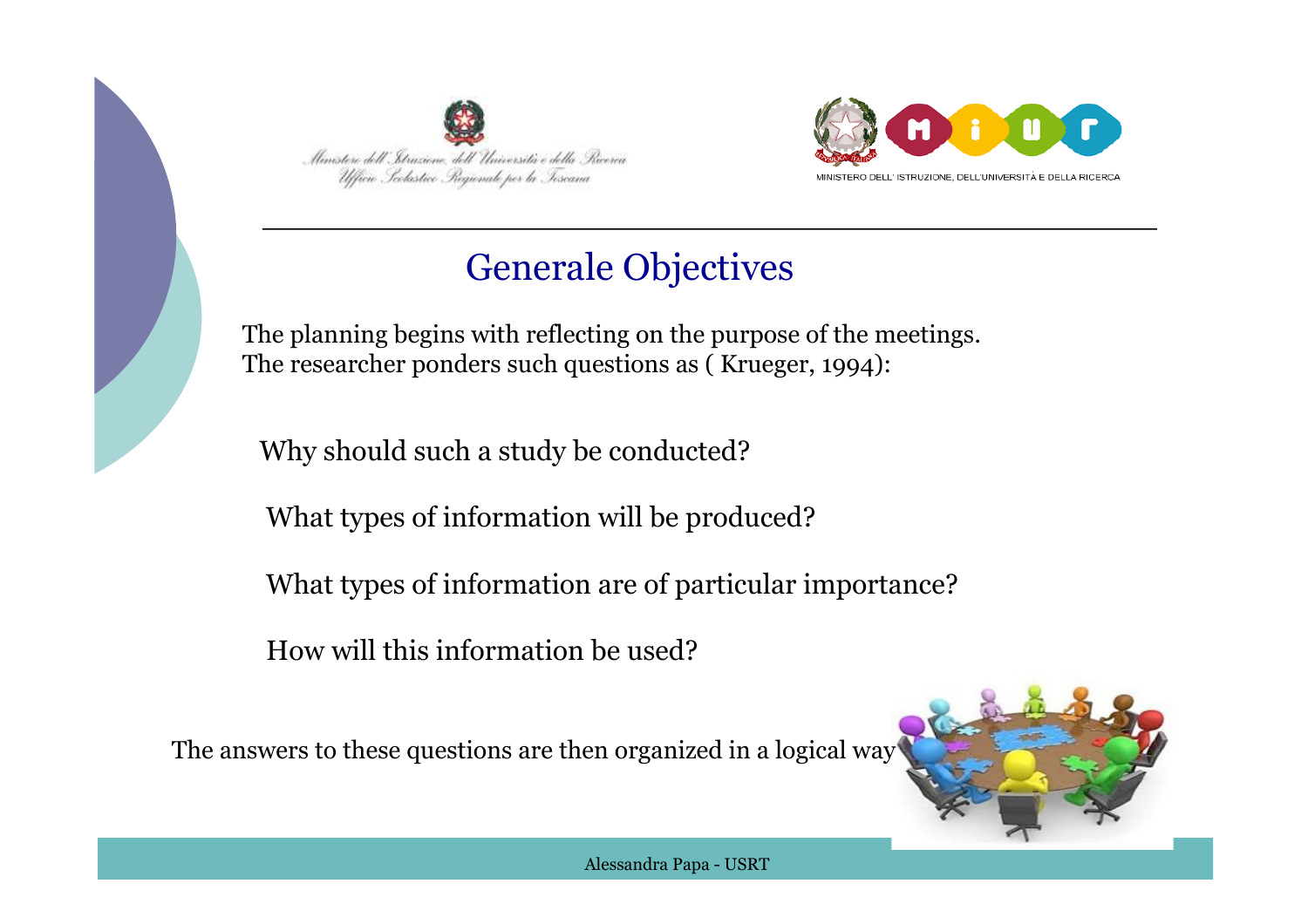



## The number and size of the groups

The number of groups is one of the first topics of the planning phase to be descussed. With respect to the number of participants in the session, the usual approach is to use groups of moderate size , ten to twenty people.

#### $\overline{ }$  **We have 3 groups with ten / twenty people**

Uniformity of the participants: identify the participants who represent the group of teachers and who do not behave with many variations. A measure in which the selected participants will provide valid information for the research.

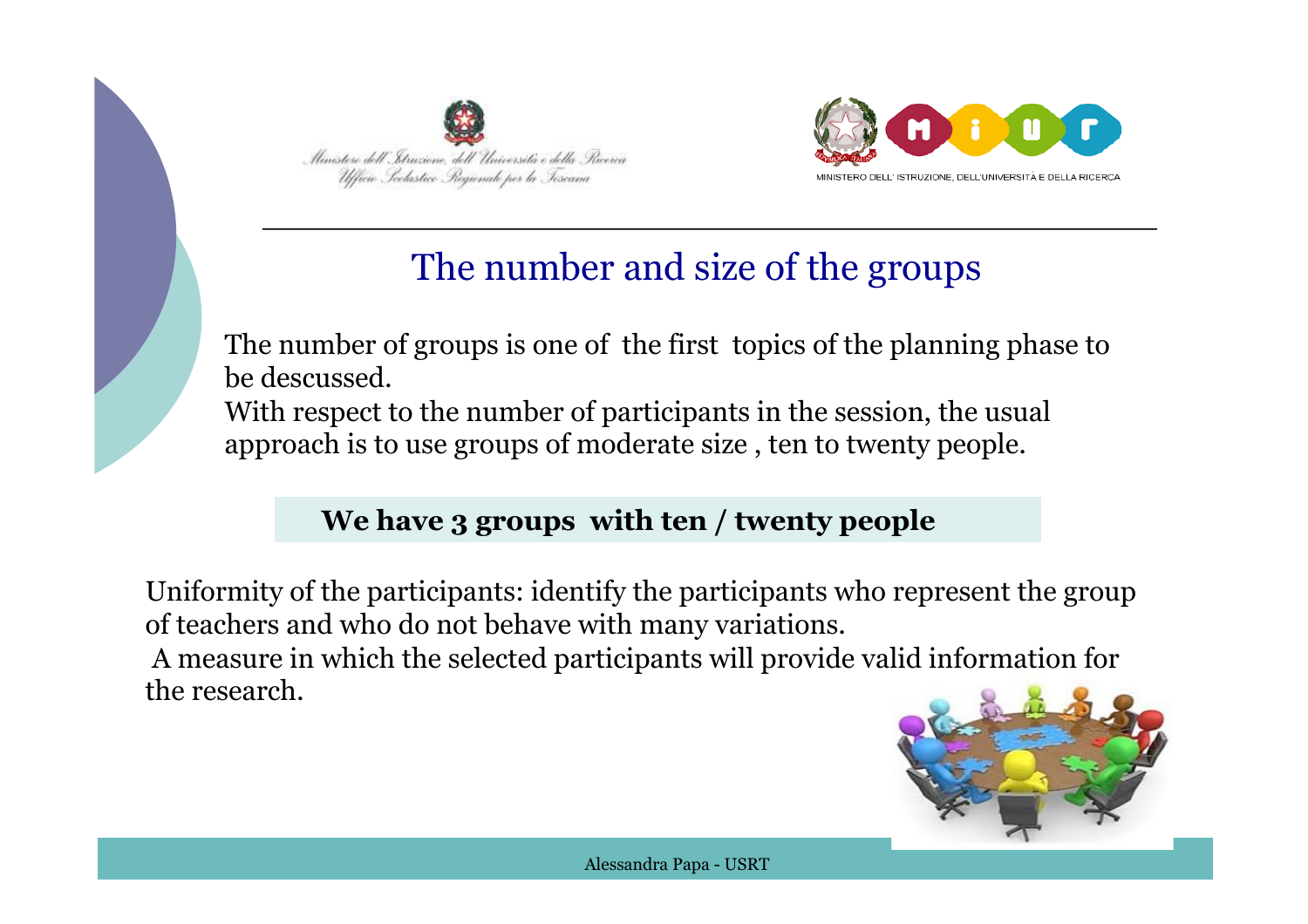



## Duration

The duration of the Focus Group can go from half an hour to about two

It is possible to create subgroups of participants

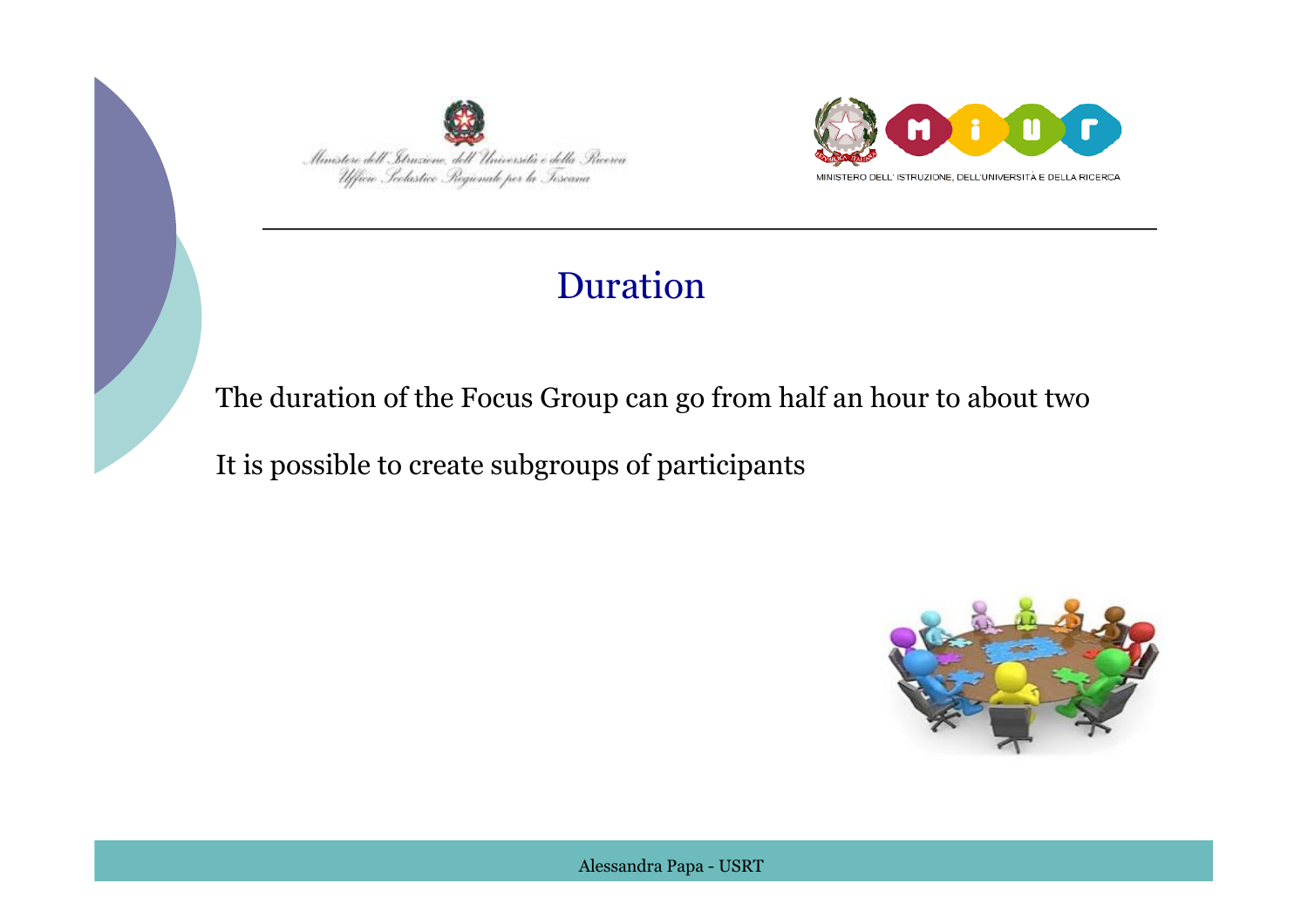



## The role of the moderator

 The role of the moderator is non- directive The intervention is marginal , the moderator provides indications The intervention is limited, makes targeted interventions on the dynamics of interaction of the groups

#### The role of the managing moderator

The intervention is broad and there is considerable control of the content of the discussion( for example, he raises specific questions on the dynamics of the group)

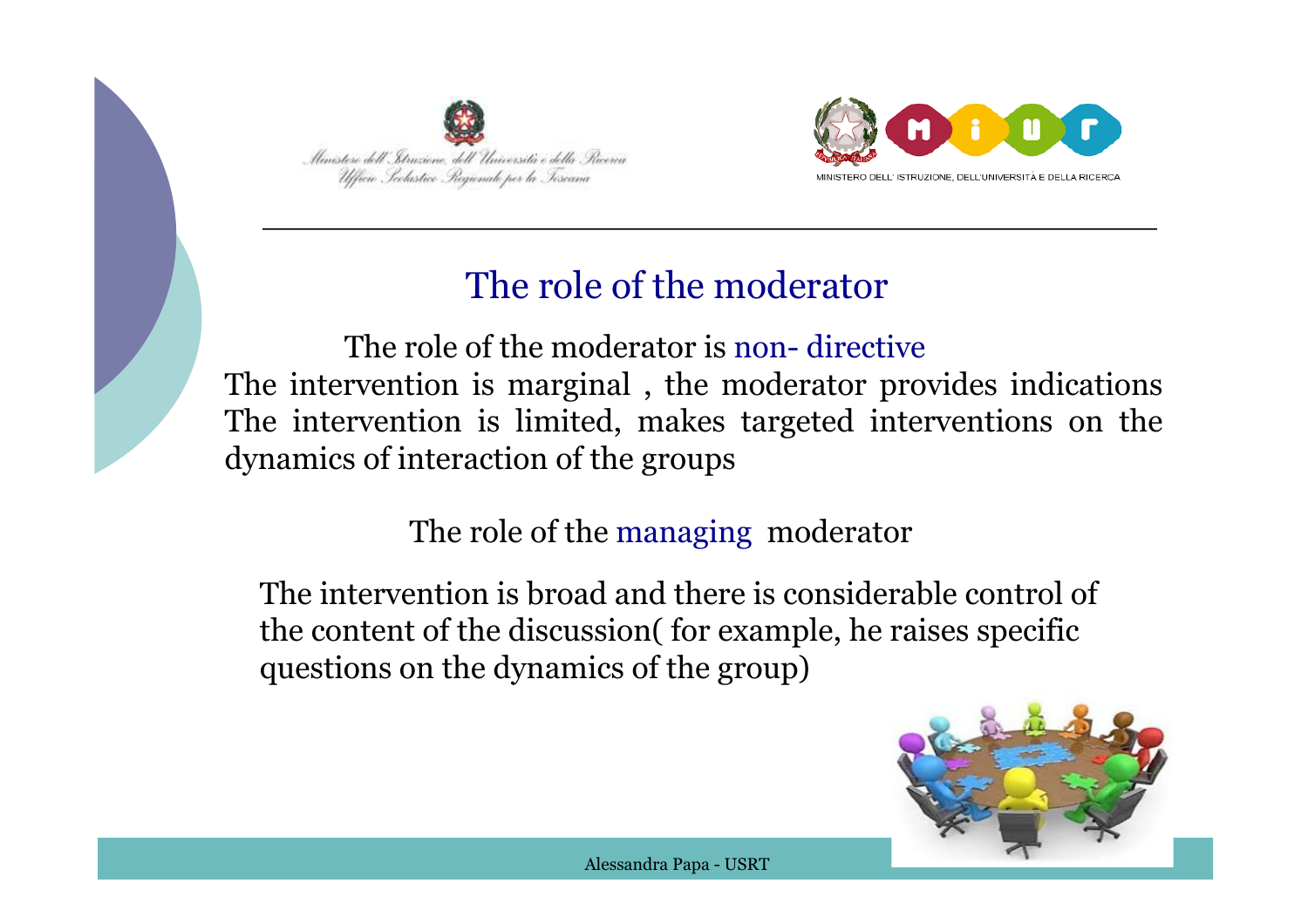



## The questions

The questions are the essence of a Focus Group interview. They should seem spontaneous for the participants, but have been selected carefully and elaborated as a function of the expected information.

Typically , an inteview in a FG will include about twelve questions.

The questions can be classified in the following categories:

Ending questions close the discussion Summary question Final question

Opening questions introduce the general topic of discussion Focus questions address the study .They are of two to five questions



Source: Krueger, 1994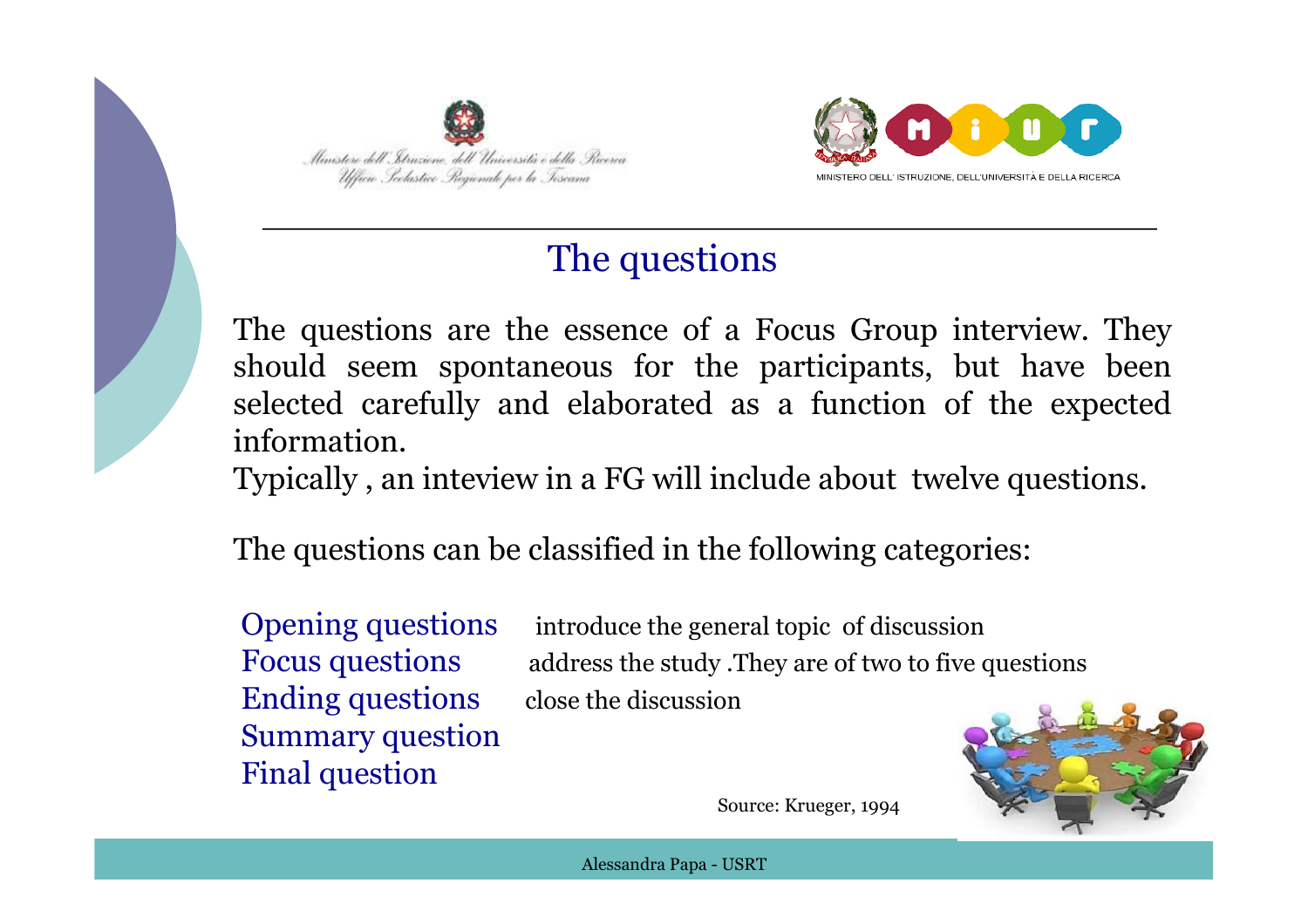



#### $\overline{a}$ Elaboration and analysis of the collected information

- The information must be processed at the end of each Focus Group
- The ideal basis for analysis is in the integral transcription of F.G. • You can look for feedback from the partecipants at the end of F.G

Method of analysis: costruction of a reading grid, analysis of the content

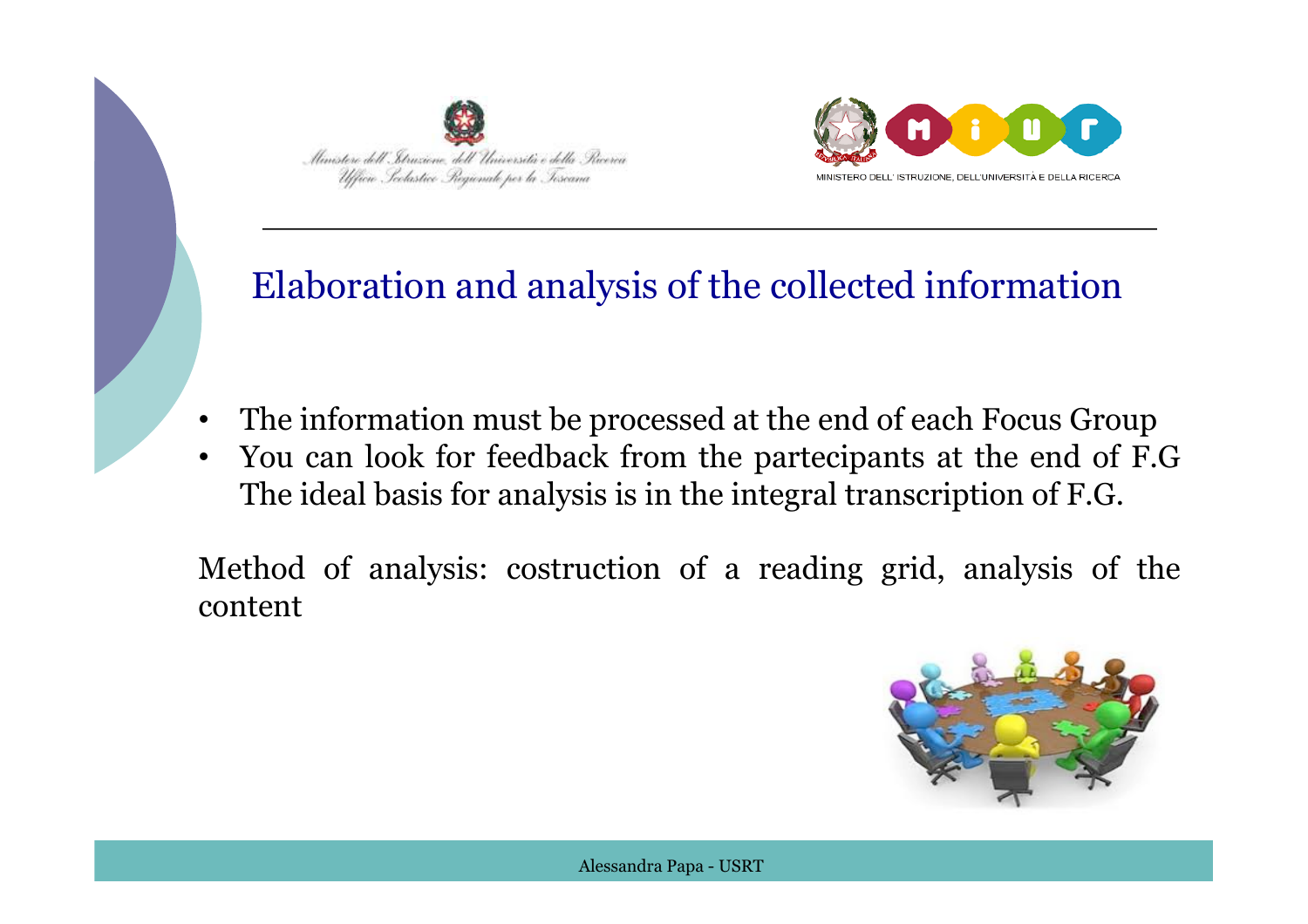



### The interview content

A list of topics or a line of questioning may be used to conduct the sessions. The topic guide lists words or sentences remind the moderator of the topics of interest.

 $\mathbf{r}$ This approach seems more spontaneous for the participants and is more appropriate when the moderator treats all the sessions the same.

Differing approaches may cause bias in the results.

The same line of questions is used for a series of sessions with the aim of obtaining similar content, which allows more efficient analysis

Use of the topic guide is most appropriate when the moderator of the sessions is not always the same.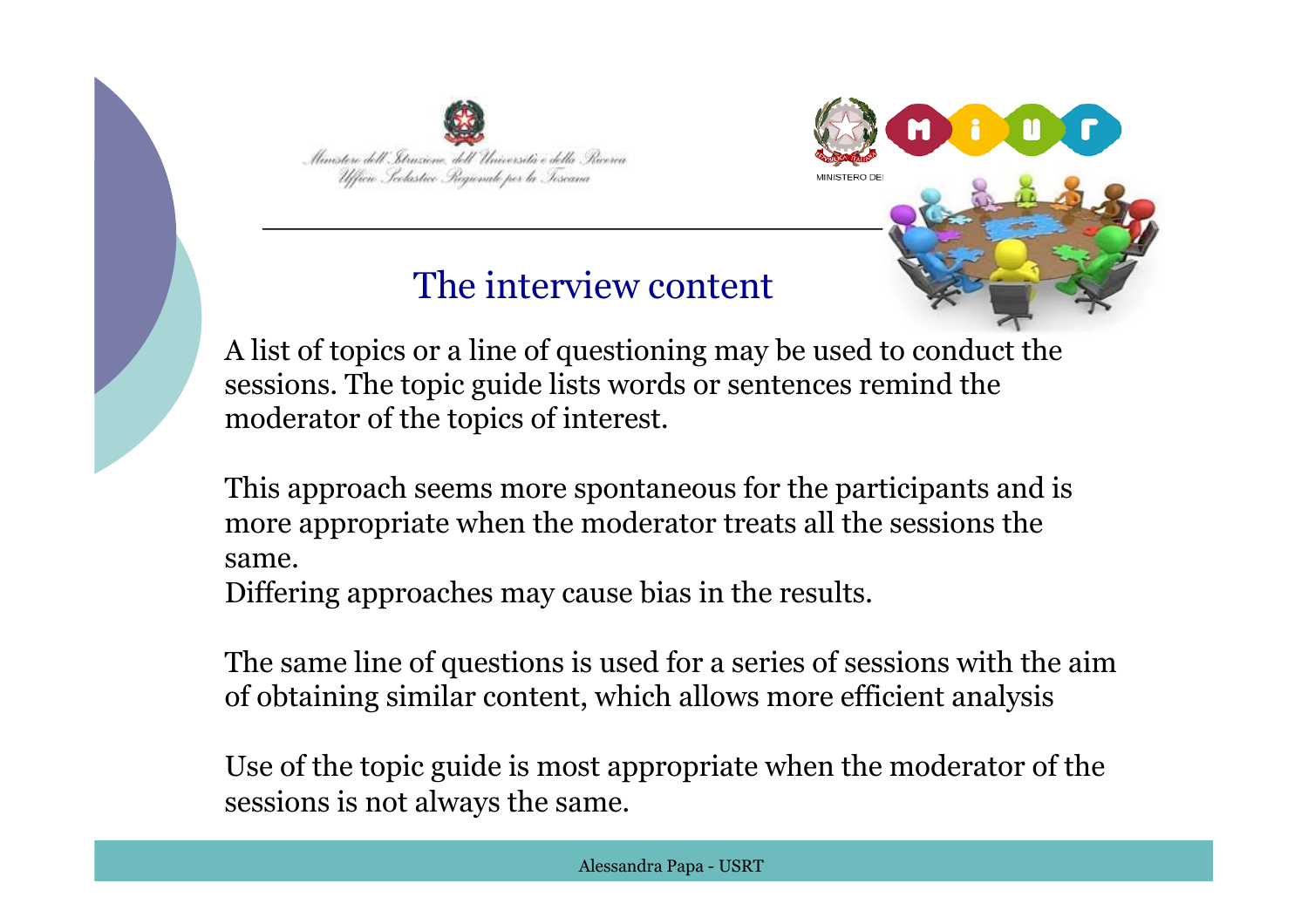



#### The questions

#### **The questions are the essence of a FG interview**

They should seem sponteneous for the participants, but the questions must be selected carefully .

 The questions can be classified in the following tipes: Typically, an enterview in a FG will included about twelve questions.

 Opening questions Introductory questions Key questions Ending questions Summary question Final question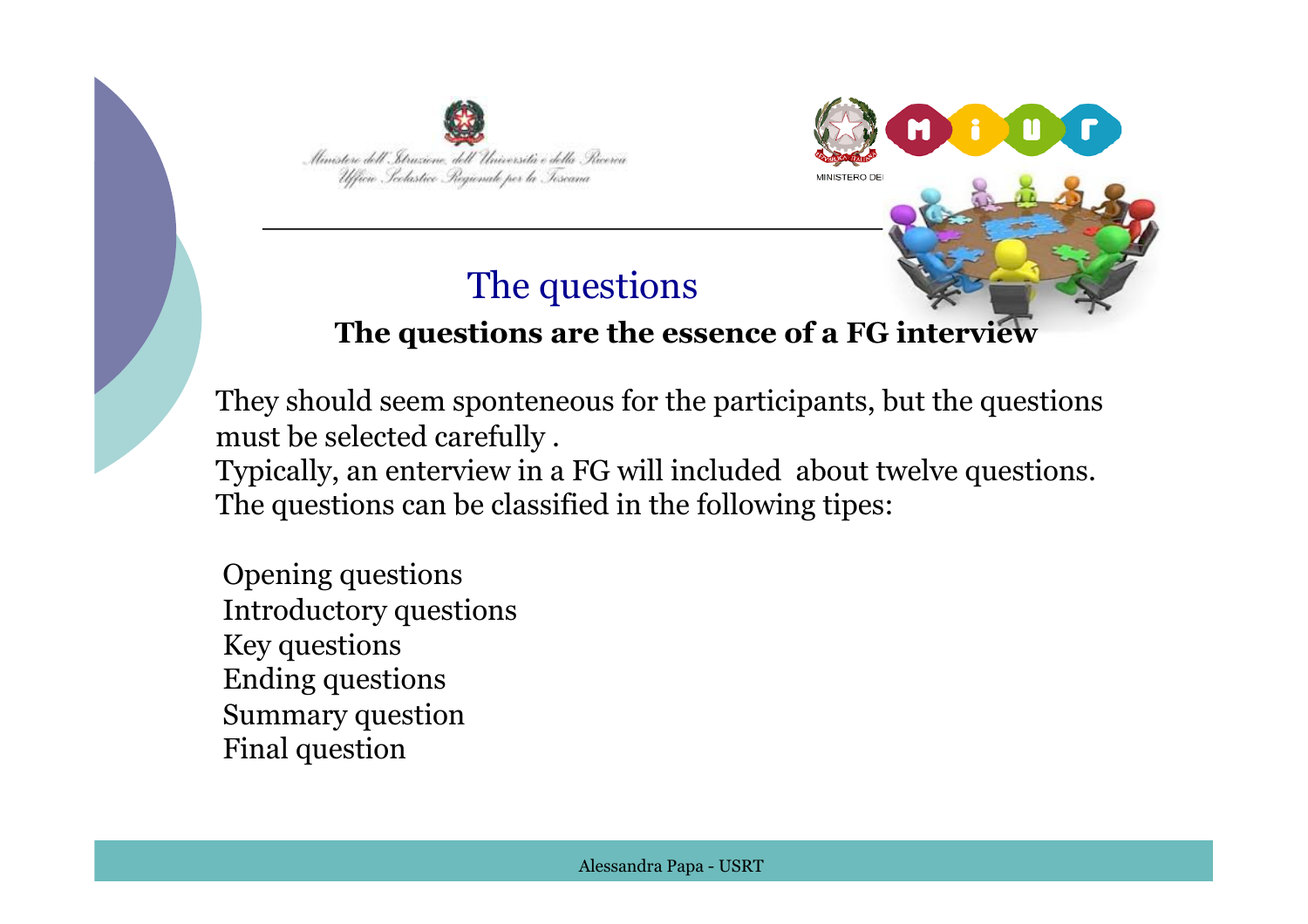

Ņ



#### Time allocated for scheadule of activities

#### **Example of chronological plan**

| Planning | To develop the plan          |
|----------|------------------------------|
|          | To eleborate the questions   |
|          | To identify the partecipants |

| 2dn session | Interviews 1st session |             |  |
|-------------|------------------------|-------------|--|
|             |                        |             |  |
|             |                        | 3rd session |  |

| Analysis | To transcribe       |
|----------|---------------------|
|          | To process data     |
|          | To analyze the data |
|          | To write the report |

Source:adapted of Krueger, 1994